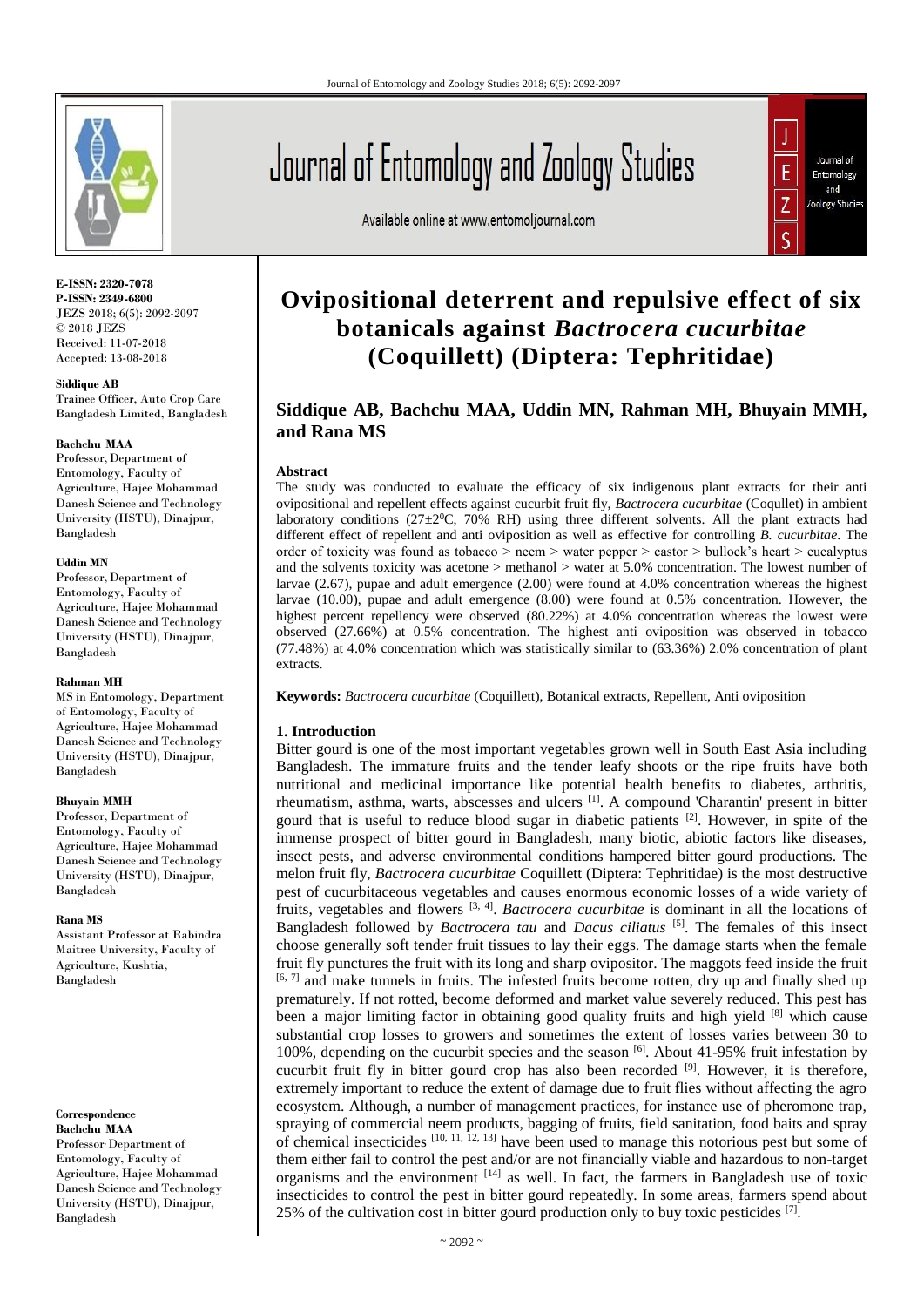Moreover, repeated and a long time uses of toxic insecticides has some serious drawback such as pesticides resistance, toxic residues, increasing costs of application, environmental pollution and health hazards to human being and domestic animal  $[15]$ . Therefore, it is desirable to explore alternative methods to control this pest. Plants contain thousands of compounds which are virtually an untapped reservoir of pesticides that can be used directly or as templates for synthetic pesticides. The botanical insecticides are biodegradable and harmless to the environment [16]. Various botanicals have been found to be effective against different pests; especially water pepper (*Polygonum hydropiper*) and neem (*Azadirachta indica*) are examples of such plants, which can possess medicinal, insecticidal, repellent or antifeedent property <sup>[17]</sup>. The efficacy of neem extracts on various insect species were noted such as repellent, antifeedent, growth retardant, molt disrupting, progeny development disrupting and oviposition deterrent  $[18, 19]$ . A number of attempts have been made to study the insecticidal efficacy of different plant extracts against cucurbit fruit fly  $[20, 21, 12, 13]$  but a lot of knowledge is still wanting and it is utmost necessary to the understanding of these pests for successfully managements. Therefore, the present study was conducted to investigate the repellent and anti ovipositional effects of six indigenous plant extracts against *B. cucurbitae* by offering treated and untreated bitter gourd fruits in free choice tests.

## **2. Materials and Methods**

The study was carried out to evaluate the efficacy of six indigenous plant extracts for their anti ovipositional and repellent effects against cucurbit fruit fly, *B. cucurbitae*  (Coquilet) in ambient laboratory conditions  $(27\pm2\degree C, 70\%$ RH) during the period of July to December 2016.

## **2.1 Collection and preparation of plant extract**

The fresh healthy leaf of bullock's heart (*Annona reticulata*), water pepper (*Polygonum hydropiper*), castor (*Ricinus communis*), eucalyptus (*Eucalyptus alba*), neem (*Azadirachta indica*) and tobacco (*Nicotiana tabacum*) were collected from the surrounding local area and were dried in shade but before making powder it was dried in an oven (Model Number: XTDQ-101-4 Drying Oven, Yancheng Hopebond Electric Co. Ltd., China) at  $45-50$ <sup>0</sup> C. The plant materials were ground with the help of electric grinder (Nova Blackberry Blender, AD999, Bangladesh). The dust was passed through a 60 mesh sieve to obtain fine powder. Hundred gram of each category of powder were taken in a 600 ml beaker and separately mixed with 300 ml of methanol, acetone and water solvents. The mixture was stirred for 30 minutes in a magnetic stirrer (600 rpm) and left to stand for 72 hours with shaking several intervals. After that the mixture was filtered through a filter paper (whatman no. 1) and was allowed to evaporate with the help of rotary evaporator (Lab Tech EV311H Rotary Evaporator, Manufactured in China). Finally, the extracts were preserved in tightly corked vials in a refrigerator for further experimental use.

#### **2.2 Mass culture of the test insect**

*Bactrocera cucurbitae* infested bitter gourds were collected from the experimental field and fruit was spread in the laboratory conditions (27±2 ºC, 70% RH) on soil covered with fine cloth to prevent escape of larva. Rearing of fruit fly was done according to Rehman *et al.* <sup>[20]</sup>. In order to get fruit fly pupae daily observation was made. After pupae formation,

it was kept in a petridish (150mm) for adult emergence. After getting adult, they were reared in a plastic (PVC pipe) frame cage (60 cm  $\times$  50 cm  $\times$  45 cm) covered with nylon net. The artificial prepared diet was supplied carefully with water soaked in cotton. Rearing was continued up to experimental needs. For preparation of artificial diet, the ingredient and their quantity were sweet gourd pulp (Number 2), egg yolk (Number 6), honey (4 table spoon), multi-vitamin syrup (2 table spoon), yeast (1 table spoon) and sugars (8 table spoon). The ingredients were mixed in a blender to make a thick syrup solution and the diet was kept in refrigerator with plastic pot for further use.

### **2.3 Administration of plant extracts**

Administration of plant extracts was done to find out the effects of repellent and anti ovipositional effect of six indigenous plant extracts against *B. cucurbitae* following the primary and secondary screening:

#### **2.3.1 Primary screening**

For the primary screening, all six plants extract were taken and 5.0% concentration of the crude extracts were used for selecting high performance result. Before selecting the concentration, a pilot experiment was done (data not shown). A total volume of each concentration was made 100 ml with distilled water and 10 mg detergent (commercial product surf') was added and stirred continuously for 10 minutes with a glass rod to make homologous  $[22]$ . Fresh healthy bitter gourd fruits were coated with each solution by dipping for 10 seconds and dried at room temperature for two hours. Treated and untreated bitter gourd fruits were offered to 5 pairs of 18- 20 days old gravid flies in plastic cages (measuring 45 cm  $\times$ 40 cm  $\times$  40 cm) for 48 hours in a free choice bioassay for settling and oviposition response<sup>[20]</sup>. Number of fruit flies settled on treated and untreated bitter gourd fruits were counted after every one hour interval for 10 hours. After that fruits were removed from the cages and were kept for larval growth and about 8-10 days later number of larvae was counted in each replication separately of the treated and untreated fruits. Then it was kept in Petri dishes with sand and soil for adult emergence. Finally, the emerged adult was counted from the treated and untreated fruits.

## **2.3.2 Secondary screening**

From the primary screening tobacco leaf extract with acetone solvent showed the better performed than other plant extracts. Therefore tobacco with acetone extract was tested in lower doses 4.0, 2.0, 1.0 and 0.5%, respectively, along with control. Three replications of each concentration were performed in each treatment, the screening protocol and observations were same as followed in the primary screening.

#### **2.4 Data collection**

Number of fruit flies settled on treated and untreated bitter gourd fruits were counted after every one hour interval for 10 hours. After that fruits were removed from the cages and were kept for larval growth. After 8-10 days, number of larvae was counted in each treatment separately of the treated and untreated fruits. Then it was kept in Petri dish with sand and soil for adult emergence. Finally, the emerged adult was counted from the treated and untreated fruits. Percent repellency and anti oviposition was calculated according to the following formulae given by Rehman et al. [20].

% Repellency  $=$  [{Half of the number of flies settled on both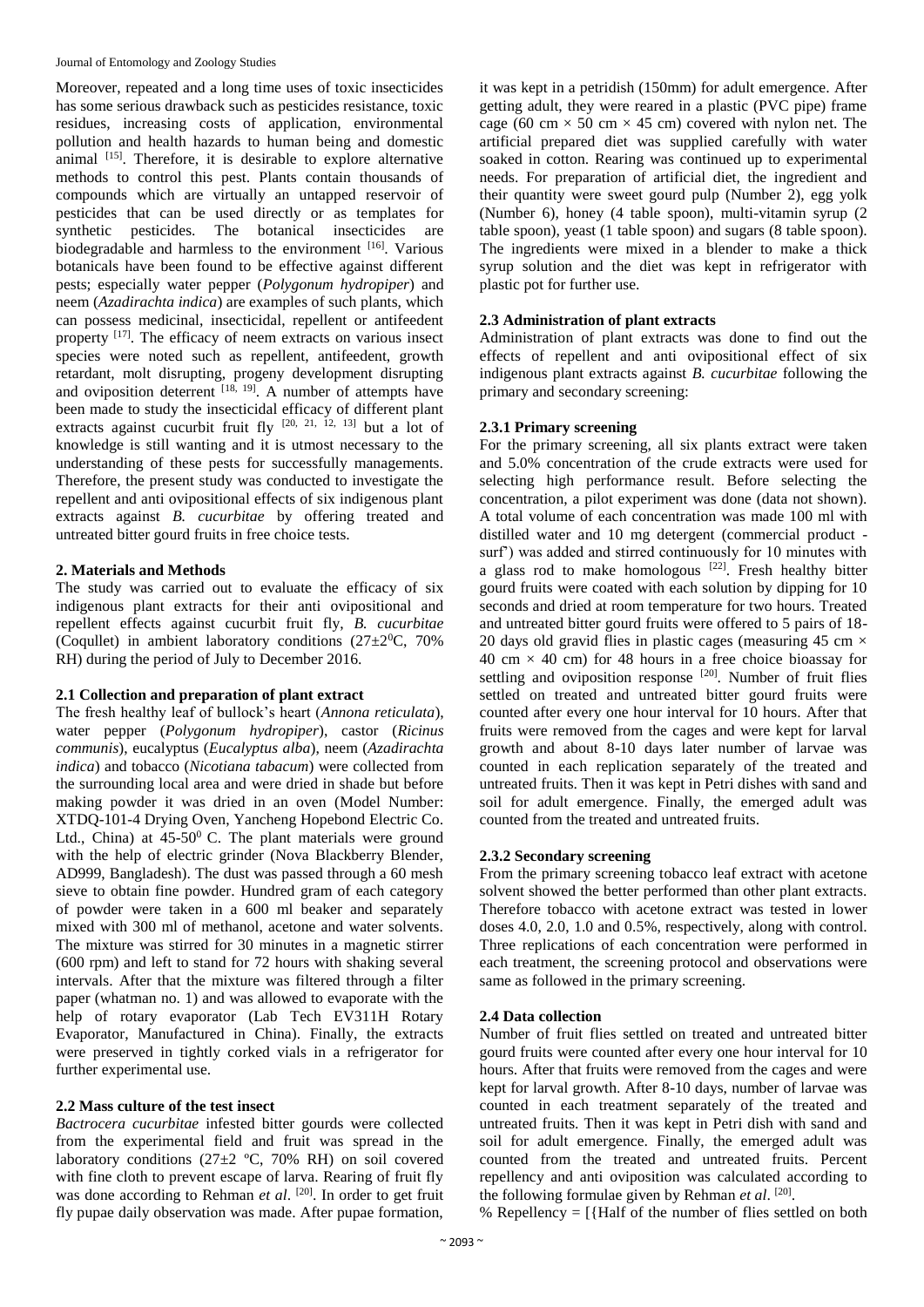treated and untreated fruits - number of flies settled on treated fruit} / Half of the number of flies settled on both treated and untreated fruits]  $\times$  100

% Anti oviposition  $=$  [{Half of the number of larvae on both treated and untreated fruits - number of larvae on treated fruit}/ Half of the number of larvae on both treated and untreated fruits]  $\times$  100

#### **2.5 Statistical analysis**

The collected data was statistically analyzed in accordance with Completely Randomized Design (CRD) through MSTAT - C program. The treatment mean values were compared by Duncan's New Multiple Range Test (DMRT). The graphical works was done through Microsoft Excel program.

#### **3. Results**

### **3.1 Effects of plant extracts on the adult settled, repellency, anti oviposition and progeny development against** *B. cucurbitae* **in primary screening**

Mean number of adult settled and progeny (larvae, pupae recovery and adult emergence) development from bitter gourd fruits treated with six tested plant extracts are shown in Table 1. The adult settled, larvae and pupae recovery and adult emergence were significantly  $(P<0.01$ , df = 15) differed among all six tested plants at 5.0% concentration of the extracts. The highest number of adult settled in eucalyptus (17.50), followed by bullock's heart (17.33) whereas the lowest number were found in tobacco (9.83) which is statistically similar to water pepper (10.58). On the other hand, the highest number of larvae and pupae recovery were found in eucalyptus (16.00 and 16.50 respectively), followed by bullock's heart (16.50 and 14.25 respectively) whereas the lowest were found in tobacco (9.08 and 7.42 respectively). The adult emergence was found highest in eucalyptus (16.75) and lowest in tobacco (7.67) which is statistically similar to water pepper (8.17) and neem (8.50). In all cases the lowest adult settled and progeny indicated the highest toxicity of the plant extracts at 5.0% concentration in primary screening. On the basis of the adult settled and progeny development the order of the toxicity of the plant extracts were found in  $tobacco$  > neem > water pepper > castor > bullock's heart > eucalyptus.

| Table 1: Mean number of adult settled and progeny development on bitter gourd fruits treated with six different plant extracts at 5.0% |  |
|----------------------------------------------------------------------------------------------------------------------------------------|--|
| concentration                                                                                                                          |  |

| <b>Plant Extract</b> | <b>Mean Number of</b>                                              |                    |                      |         |  |  |  |
|----------------------|--------------------------------------------------------------------|--------------------|----------------------|---------|--|--|--|
|                      | <b>Adult settled</b><br>Larvae recovered<br><b>Pupae recovered</b> |                    | <b>Adult emerged</b> |         |  |  |  |
| Bullock's heart      | 17.33a                                                             | 16.50a             | 14.25 b              | 14.33 b |  |  |  |
| Water pepper         | 10.58 cd<br>10.58c<br>7.917 d                                      |                    |                      | 8.17 d  |  |  |  |
| Castor               | 14.17 <sub>b</sub>                                                 | 14.08 <sub>b</sub> | 11.33c               | 11.58c  |  |  |  |
| Eucalyptus           | 17.50a                                                             | 16.00a<br>16.50a   |                      | 16.75a  |  |  |  |
| Neem                 | 11.75c                                                             | 10.33c             | 8.25d                | 8.50d   |  |  |  |
| Tobacco              | 9.83 d                                                             | 9.08c              | 7.42 d               | 7.67d   |  |  |  |
| LSD at 5% level      | 1.81                                                               | 1.59               | 1.79                 | 2.28    |  |  |  |
| $CV\%$               | 16.25                                                              | 15.17              | 19.88                | 24.86   |  |  |  |

Each value is a mean of three replications, 5 pairs per replication. Mean values among the columns by the same letter(s) are not significantly different at 5% level by DMRT. Figure 1 represents the repellency and anti ovipositional effects of six tested plant extracts against *B. cucurbitae* in bitter gourd fruits. The percent repellency and percent anti oviposition of six different plant extracts was significantly (P  $< 0.01$ , df = 10) differ among all the treatment applied at 5.0% concentration. The highest repellency rate was observed in tobacco (85.34%) whereas the lowest was found in eucalyptus extract (43.91%) treated bitter gourd fruits. Tobacco also showed the highest oviposition deterrent (96.46%) whereas the lowest was in eucalyptus (55.68%) followed by bullock's heart (55.85%) treated bitter gourd fruits.



**Fig 1:** Repellency and anti ovipositional effects of six different tested plant extracts against cucurbit fruit fly, *B. cucurbitae* in bitter gourd fruits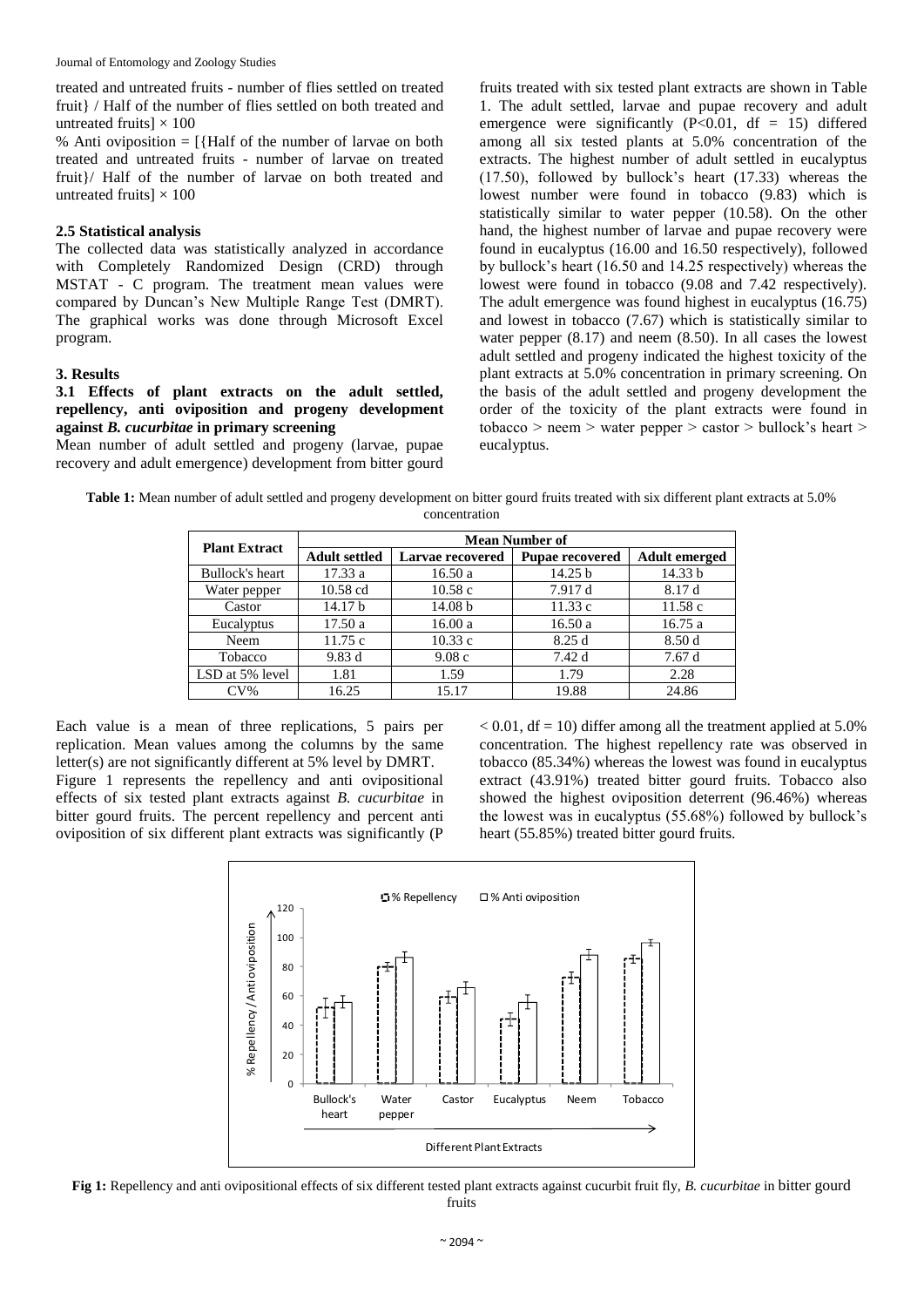The highest number of adult settled, percent repellency, percent anti oviposition and progeny development were found in control which was significantly  $(P < 0.01)$  differed from all the solvent extracts used the primary screening at 5.0% concentration of the plant extracts (Table 2). Among the solvent extracts the highest adult settled (10.78), which was significantly similar to larvae (7.94), pupae (6.67) recovery and adult emergence (6.56) were found in water extract whereas the lowest adult settled (4.50), larvae and pupae (3.33) recovery and adult emergence (4.11) were in acetone extract. On the other hand, the percent repellency and anti oviposition deterrent of different solvent extracts was significantly ( $P<0.01$ ,  $df = 10$ ) differ among all the treatment applied at 5.0% concentration. The highest percent repellency was observed in acetone (76.23%) whereas the lowest was found in water (55.19%). Acetone also showed the highest oviposition deterrent (84.01%). The lowest oviposion deterrent was observed in water (65.74%). On the basis of adult settled, percent repellency and percent anti oviposion, the order of toxicity of the solvent extracts was acetone > methanol > water against *B. cucurbitae* at 5% concentration.

**Table 2:** Mean number of adult settled, percent, repellency, percent anti oviposition and progeny on bitter gourd fruits treated with different solvent extracts

| <b>Solvent Extract</b> | <b>Mean Number of</b> |              |                  |                    |                        |                      |  |  |
|------------------------|-----------------------|--------------|------------------|--------------------|------------------------|----------------------|--|--|
|                        | <b>Adult settled</b>  | % repellency | Larvae recovered | % anti oviposition | <b>Pupae recovered</b> | <b>Adult emerged</b> |  |  |
| Water                  | 10.78 <sub>b</sub>    | 71.66 b      | 7.94 b           | 81.86 a            | 6.67 <sub>b</sub>      | 6.56 <sub>b</sub>    |  |  |
| Methanol               | 7.17 c                | 78.99 a      | 5.44 c           | 64.04 c            | 5.33 bc                | 5.33 bc              |  |  |
| Acetone                | 4.50d                 | 83.03a       | 3.33d            | 78.96 b            | 4.11c                  | 4.11c                |  |  |
| Control                | 31.67a                |              | 34.33 a          |                    | 27.67a                 | 28.67 a              |  |  |
| LSD at 5% level        | 1.47                  | 5.061        | 1.29             | 2.067              | 1.46                   | 1.86                 |  |  |
| $CV\%$                 | 16.25                 | 9.59         | 15.17            | 4.07               | 19.88                  | 24.86                |  |  |

Each value is a mean of three replications, 5 pairs per replication. Mean values among the columns by the same letter(s) are not significantly different at 5% level by DMRT. The combined effect of six different plants extracts of different solvents on the adult settled, repellency, anti oviposition and progeny development against *B. cucurbitae* on bitter gourd fruits are presented in the Table 3. The highest number of adult settled was found in untreated control which was significantly  $(P < 0.01)$  differed from all the solvent extracts used in primary screening at 5.0% concentration of the plant extracts. The lowest number of adult settled in tobacco and water pepper with acetone (1.67) extracts indicated the highest toxicity of the plant extracts followed by neem with acetone extract (3.33). The repellency and anti oviposition rate of six plant extracts with different solvents were found statistically significant among all the treatments. The highest percent repellency was observed in tobacco (89.97%) and water pepper (89.87%) with acetone extract whereas the lowest repellency rate was observed in bullock's heart (23.02%) followed by eucalyptus (36.13%) with water extract which is statistically similar to eucalyptus with methanol and acetone extracts (44.72% and 50.88% respectively). On the other hand, no oviposition (100% protectant) observed in tobacco (methanol and acetone extracts), neem and water pepper with acetone extract. The highest number of larvae (34.33) and pupae (27.27) recovery, and adult emergence (28.67) were found in control treatment which was significantly ( $P < 0.01$ , df = 15) differed of all the plant with solvent extracts used in the primary screening. However, no larvae were found in tobacco (water and methanol extracts), neem and water pepper with acetone solvent extracts. The lowest numbers of larvae were found in

neem (1.67) with methanol extract and water pepper (2.67) with water solvent extract. On the other hand, the highest number of larvae were found in bullock's heart (18.33) with water solvent extract, eucalyptus with water, methanol and acetone solvents extract (11.00, 10.00 and 8.67, respectively) which is statistically similar to castor with water extract (8.33), bullock's heart and castor with methanol extract (8.00 and 7.67 respectively). Similarly, no larvae were found in tobacco and neem (methanol and acetone extracts), water pepper (acetone and water solvent extracts). The lowest numbers of pupae were found in tobacco (2.00) and castor (3.67) with water solvent extract. On the other hand the highest numbers of pupae were observed in bullock's heart (16.00) with water solvent extract which is statistically similar to eucalyptus with methanol and acetone solvents extract (14.00 and 15.67 respectively). On the contrary no adult were emerged in tobacco and neem with acetone extracts, and water pepper with water solvent extract. The minimum numbers of adult emerged were in tobacco and castor with water solvent extract (2.00 and 3.67 respectively), whereas the highest number of adult emerged in bullock's heart (15.33) with water solvent extract, followed by eucalyptus with methanol and acetone extracts 14.00 and 15.67, respectively.

On the basis of the adult settled, percent repellency and oviposition deterrent potency showed the highest toxicity in tobacco, followed by neem and water pepper. On the other hand the highest toxicity was found in acetone extract at 5.0% concentration among all the solvents. Hence, tobacco was further assessed at the lower doses 0f 4.0, 2.0, 1.0 and 0.5%, respectively in terms of adult settled, repellency, anti oviposition potency as like primary screening.

**Table 3:** Combined effects of plants extract with solvents on the adult settled, percent repellency, percent anti oviposition and progeny development against *B. cucurbitae* on bitter gourd fruits at 5.0% concentration

|                      |          | <b>Mean Number of</b> |                             |                     |                         |                           |                  |
|----------------------|----------|-----------------------|-----------------------------|---------------------|-------------------------|---------------------------|------------------|
| <b>Plant Extract</b> | Solvent  | <b>Adult settled</b>  | $\frac{0}{0}$<br>repellency | Larvae<br>recovered | $%$ anti<br>oviposition | <b>Pupae</b><br>recovered | Adult<br>emerged |
|                      | Water    | 24.67 <sub>b</sub>    | 23.02 h                     | 18.33 b             | 30.94 e                 | 16.00 <sub>b</sub>        | 15.33 b          |
| Bullock's heart      | Methanol | 8.33 ef               | 58.58 def                   | $8.00$ cd           | 63.07 cd                | $8.00 \text{ cd}$         | 8.00c            |
|                      | Acetone  | $4.67$ fgh            | 74.26 bc                    | 5.33 def            | 73.54 bc                | 5.33 cde                  | 5.33 cd          |
|                      | Water    | $4.33$ fgh            | 75.89 abc                   | $2.67$ efg          | 86.21 ab                | 0.00 f                    | 0.00e            |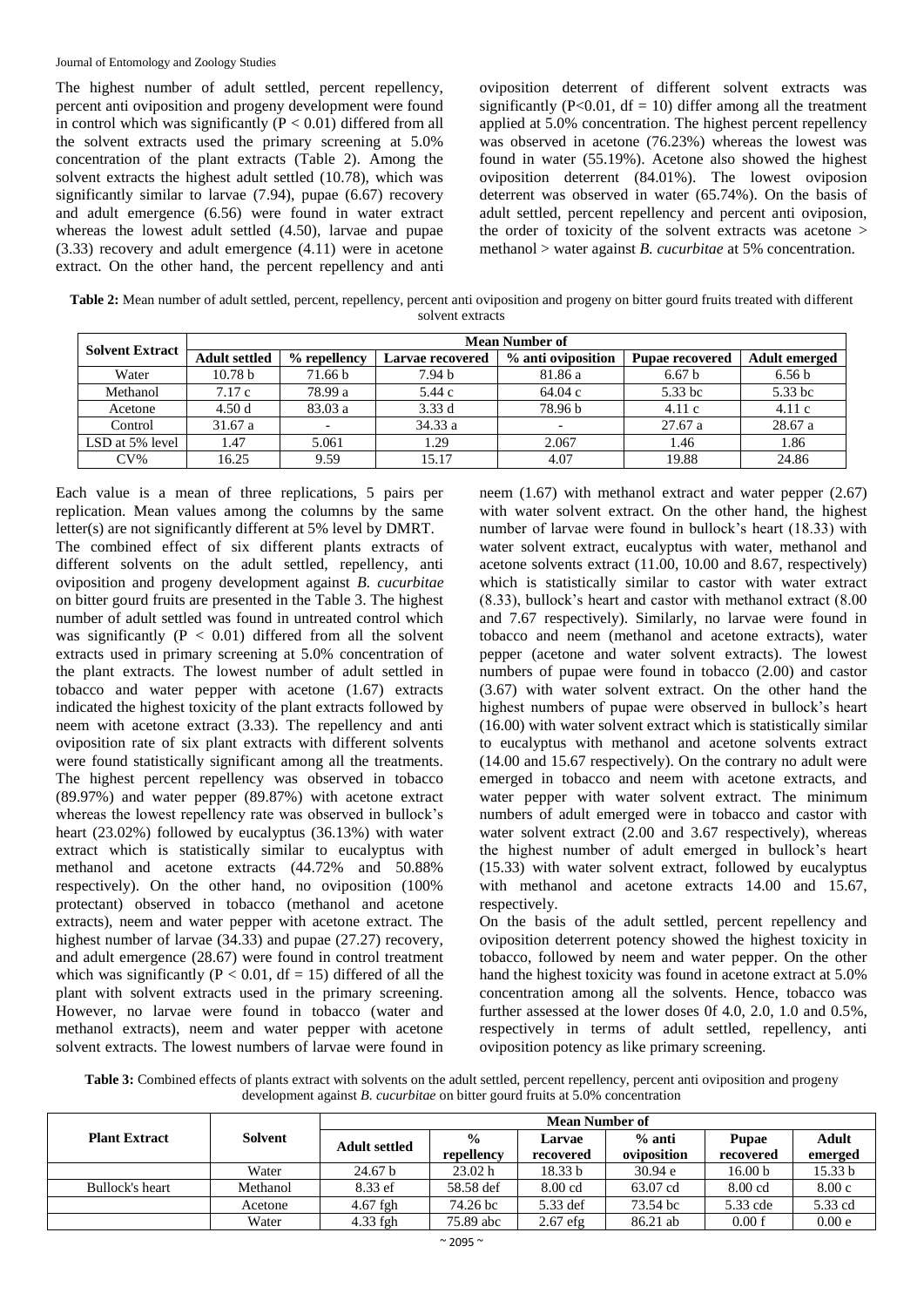Journal of Entomology and Zoology Studies

| Water pepper    | Methanol | 4.67 fgh          | 74.16 bc                 | 5.33 def  | 73.76 bc | $4.00$ de          | $4.00$ cde         |
|-----------------|----------|-------------------|--------------------------|-----------|----------|--------------------|--------------------|
|                 | Acetone  | 1.67 <sub>h</sub> | 89.87 a                  | 0.00 g    | 100.0a   | 0.00 f             | 0.00e              |
|                 | Water    | $10.00$ de        | 52.25 ef                 | 8.33 cd   | 62.02 cd | 8.00 cd            | 8.00c              |
| Castor          | Methanol | $9.67$ de         | 53.82 ef                 | 7.67 cd   | 63.59 cd | $6.00$ cde         | $6.00$ cd          |
|                 | Acetone  | 5.33 fgh          | 71.41 bcd                | $6.00$ de | 70.67c   | $3.67$ ef          | 3.67 cde           |
|                 | Water    | 15.00c            | $36.13$ gh               | 11.00c    | 52.09 d  | 8.67c              | 8.67c              |
| Eucalyptus      | Methanol | 13.00 cd          | 44.72 fg                 | 10.00c    | 55.11 d  | 14.00 <sub>b</sub> | 14.00 <sub>b</sub> |
|                 | Acetone  | $10.33$ de        | 50.88 ef                 | 8.67 cd   | 59.85 cd | 15.67 <sub>b</sub> | 15.67 <sub>b</sub> |
|                 | Water    | $7.33$ efg        | 62.56 cde                | 5.33 def  | 73.78 bc | 5.33 cde           | 5.33 cd            |
| Neem            | Methanol | 4.67 fgh          | 74.26 bc                 | $1.67$ g  | 91.17 a  | 0.00 f             | 0.00e              |
|                 | Acetone  | $3.33$ gh         | 80.98 ab                 | 0.00 g    | 100.0a   | 0.00 f             | 0.00e              |
|                 | Water    | 3.33 gh           | 81.28 ab                 | $2.00$ fg | 89.37 a  | $2.00$ ef          | $2.00$ de          |
| Tobacco         | Methanol | 2.67h             | 84.76 ab                 | 0.00 g    | 100.00 a | 0.00 f             | 0.00e              |
|                 | Acetone  | 1.67h             | 89.97 a                  | 0.00 g    | 100.00 a | 0.00 f             | 0.00e              |
| Control         |          | 31.67 a           | $\overline{\phantom{a}}$ | 34.33a    |          | 27.67a             | 28.67a             |
| LSD at 5% level |          | 3.61              | 13.16                    | 3.18      | 13.08    | 3.57               | 4.56               |
| $CV\%$          |          | 16.25             | 12.13                    | 15.17     | 10.57    | 19.88              | 24.86              |

Each value is a mean of three replications, 5 pairs per replication. Mean values among the columns by the same letter(s) are not significantly different at 5% level by DMRT.

**3.2 Effects of different doses of tobacco plant extracts on the adult settled, repellency, anti oviposition and progeny development against** *B. cucurbitae* **in secondary screening** The adult settled, percent repellency, percent anti oviposition and progeny development were found in untreated control which was statistically ( $P < 0.01$ ) differed among the different doses tobacco extracts in bitter gourd treated fruits (Table 4). The lowest number of larvae (2.67), pupae and adult emergence (2.00) in 4.0% concentration whereas the highest larvae (10.00), pupae and adult emergence (8.00) were found in 0.5% concentration. On the other hand, the highest percent repellency were observed (80.22%) at 4.0% concentration whereas the lowest were observed (27.66%) at 0.5% concentration. The highest anti oviposition observed in tobacco (77.48%) at 4.0% concentration which is statistically similar to  $(63.36%)$  at 2.0% concentration.

**Table 4:** Mean number of adult settled, percent repellency, percent anti oviposition and progeny development on bitter gourd fruits treated with different doses tobacco plant extracts.

| Dose $(\% )$    | <b>Mean Number of</b> |              |                    |                    |                        |                      |  |  |
|-----------------|-----------------------|--------------|--------------------|--------------------|------------------------|----------------------|--|--|
|                 | <b>Adult settled</b>  | % repellency | Larvae recovered   | % anti oviposition | <b>Pupae recovered</b> | <b>Adult emerged</b> |  |  |
| 4.0             | 2.33d                 | 80.22a       | 2.67c              | 77.48 a            | 2.00 <sub>b</sub>      | 2.00 <sub>b</sub>    |  |  |
| 2.0             | 4.33d                 | 67.07 b      | $4.67$ bc          | 63.36 ab           | 3.67 <sub>b</sub>      | 3.67 <sub>b</sub>    |  |  |
| 1.0             | 8.00c                 | 46.50c       | $7.33$ bc          | 47.85 bc           | 6.33 b                 | 6.33 <sub>b</sub>    |  |  |
| 0.5             | 12.33 b               | 27.66 d      | 10.00 <sub>b</sub> | 35.99c             | 8.00 <sub>b</sub>      | 8.00 <sub>b</sub>    |  |  |
| Control         | 21.67a                |              | 21.67a             |                    | 21.67a                 | 21.67a               |  |  |
| LSD at 5% level | 3.38                  | 13.10        | 5.42               | 22.77              | 5.69                   | 5.69                 |  |  |
| $CV\%$          | 19.13                 | 12.56        | 32.13              | 21.53              | 37.57                  | 37.57                |  |  |

Each value is a mean of three replications, 5 pairs per replication. Mean values among the columns by the same letter(s) are not significantly different at 5% level by DMRT.

### **4. Discussion**

The results of the present study indicated that all the plant extracts had varying degrees of repellent and anti ovipositional effects as well as effective for controlling cucurbit fruit fly. Insecticidal property of any plant material depends on the active constitutes of the plant material. The acetone extract was the most promising against *B. cucurbitae*. The result suggested by Shivendra *et al.* [23] where they opined that the acetone extract of de-oiled kernel powder significantly deterred oviposition against *B. cucurbitae* at 0.5% and 1.25%. Najmeh *et al.* [24] observed that the aqueous extracts of *Nicotiana tabacum* and *Eucalyptus globulus*  caused 77.55 and 72.5% mortality of larvae of *Lycoriella auripila* at concentration of 4000 ppm after 72h, respectively. Toxicities of tobacco extract after 24, 48 and 72 h were 1.52, 1.85 and 1.70 times greather than eucalyptus, respectively. Asawalam *et al.* <sup>[25]</sup> reported that *N. tabacum* and *C. frutescens* were affect adult emergence of *S. zeamais* on maize grains revealing 10.0% and 12.0% emergence respectively. Maximum repellency and anti oviposition effect was recorded in acetone extract of water pepper, neem and tobacco at higher concentration level. Amin *et al*. [26] reported that the toxicity increased with increasing of concentration.

Insect repellent activity has been found in many plant species [27]. From the above findings, no oviposition was observed in tobacco with acetone extract at 5.0 and 4.0% concentration of the plant extracts. Our results also suggest that all the extracts have promising potential as an effective insecticide against *B. cucurbitae* and this extracts may have some toxic chemicals. It has been observed that the repellency and oviposition deterrent activity was increased with the increase of the doses of the plant extract. According to Kundu *et al*. [28], the rate of repellency was increased with the increment of concentration.

## **5. Conclusion**

The study revealed the efficacy of six indigenous plant extracts for their repellent and antiovipositional activity against *B. cucurbitae.* Thus, our study clearly indicates that the possible utilization of the chemicals present in the selected leaf extracts could be used as a component of pest management programed and also stability of the compounds for practical application against *B. cucurbitae*. Furthermore to study their chemosterilant, neurotoxic and geno-toxic effects are promising as such compounds may also have effects on hormonal imbalance and reproductive physiology of insects. These findings can be supportive in developing some useful